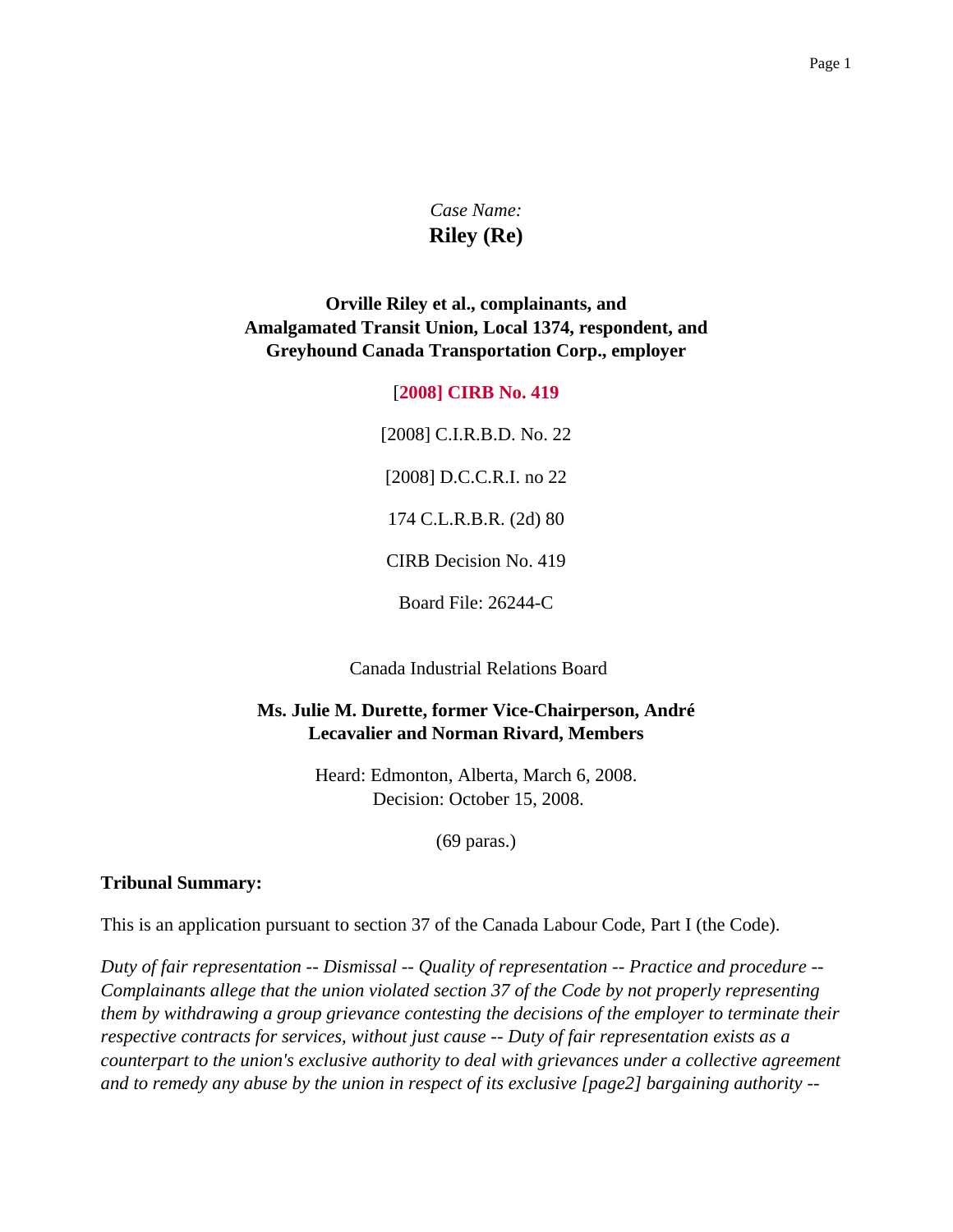*Union has broad discretion when deciding whether to refer a grievance to arbitration -- Duty of fair representation does not require a union to obtain a legal opinion in every case or to advise the grievor(s) at every stage of the grievance procedure -- Board's role is to review the union's investigation and decision-making process in regards to the complainants' grievance rather than to assess the merits of the grievance -- Board may review the facts and positions of the parties relating to the grievance in order to understand whether the union's decision-making process reflected the worthiness and seriousness of the matter -- Board will hold the union to greater scrutiny when the matter involves an employee's termination, serious discipline that affects gainful employment or a disability that requires accommodation -- Question for the Board is whether the union seriously considered the grievance and whether its handling of the matter in the present context constitutes reckless disregard for the complainants' interests -- Despite the fact that the issue raised by the grievance had never been arbitrated, the union did not seek legal advice -- Union did not consult the former President who had filed the grievance on behalf of the complainants -- Union did not in any way consult or advise the complainants regarding their grievance, prior to deciding to withdraw it -- It is only after their counsel wrote to enquire about the status of [page3] the grievance that the complainants were advised that their grievance was withdrawn -- Under the circumstances of this case, Board finds that the union breached its duty of fair representation by arbitrarily withdrawing the complainants' grievance without making a sufficient assessment of whether the grievance had a factual and legal basis to succeed.*

#### **Cases Cited:**

Adams (Robert), 2000 CIRB 95.

Canadian Council of Railway Operating Unions v. Robert Adams et al., judgment rendered from the bench, no. A-719-00, February 13, 2002 (F.C.A.).

Canadian Merchant Service Guild v. Gagnon et al., [1984] 1 S.C.R. 509.

McRaeJackson (Virginia), 2004 CIRB 290.

#### **Statute Cited:**

Canada Labour Code, Part I, ss. 37; 44; 99(2).

#### **Appearances:**

Mr. Simon Renouf, for Mr. Orville Riley et al.;

Mr. William J. Johnson, for the Amalgamated Transit Union, Local 1374; and

Mr. Michael D.A. Ford, for Greyhound Canada Transportation Corp.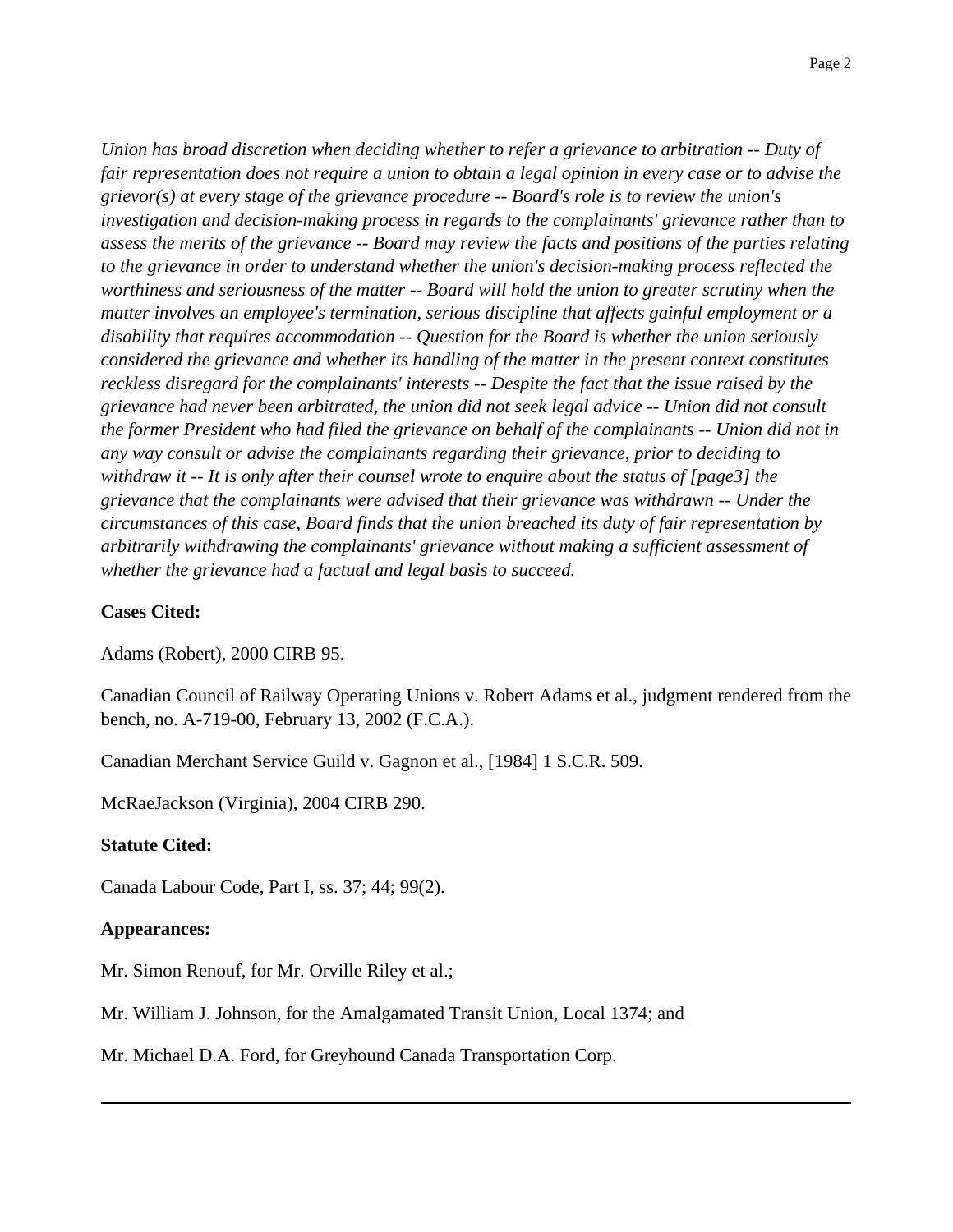## REASONS FOR DECISION

These reasons for decision were written by Ms. Julie M. Durette, former Vice-Chairperson.

## **I - Nature of the Complaint**

**1** This complaint was filed on April 12, 2007, by a group of employees represented by Mr. Orville Riley (the [page4] complainants). They allege that the Amalgamated Transit Union, Local 1374 (the ATU or the union) violated section 37 of the *Canada Labour Code (Part I - Industrial Relations)* (the *Code*) by not properly representing them and more specifically by withdrawing a group grievance contesting the decision of Greyhound Canada Transportation Corp. (Greyhound or the employer) to terminate their respective contracts for services, without just cause.

## **II-Facts and Background**

**2** At the beginning of the hearing in this case, the complainants and the union filed a partial agreed statement of facts. The following is a summary of those facts, as well as other relevant facts derived from the parties' written submissions and the evidence presented during the hearing.

**3** The complainants were what is commonly referred to in the transportation industry as owner-operators. They worked for Greyhound, under contracts for services, in the city of Edmonton. The owner-operators are included in the all-employee bargaining unit at Greyhound, represented by the ATU. They are subject to different work conditions and compensation than the other employees in the ATU bargaining unit.

**4** At the time of the complaint, Greyhound and the ATU were parties to a [page5] collective agreement with a term of January 1, 2003, to December 31, 2006. The parties have since concluded a new collective agreement; however, the contract language at issue in this complaint has not changed.

**5** Pursuant to section 0/0-1 of the collective agreement, the union is recognized as the fully designated and sole collective bargaining representative of all owner-operators at Greyhound. Paragraph b) of this section, entitled "Relationship," reads as follows:

> (i) The parties hereby acknowledge and agree that this agreement is a Contract for Services and the Owner/Operator shall, for all purposes of this agreement, be deemed an **Independent Contractor** under **Canada Customs and Revenue Agency** legislation and other various tribunals, including but not limited to: Workers' Compensation Board, Employment Insurance and, Canada Pension Plan. This agreement shall not be construed in any respect to create between Greyhound Canada Transportation Corp. and the Owner/Operator a legal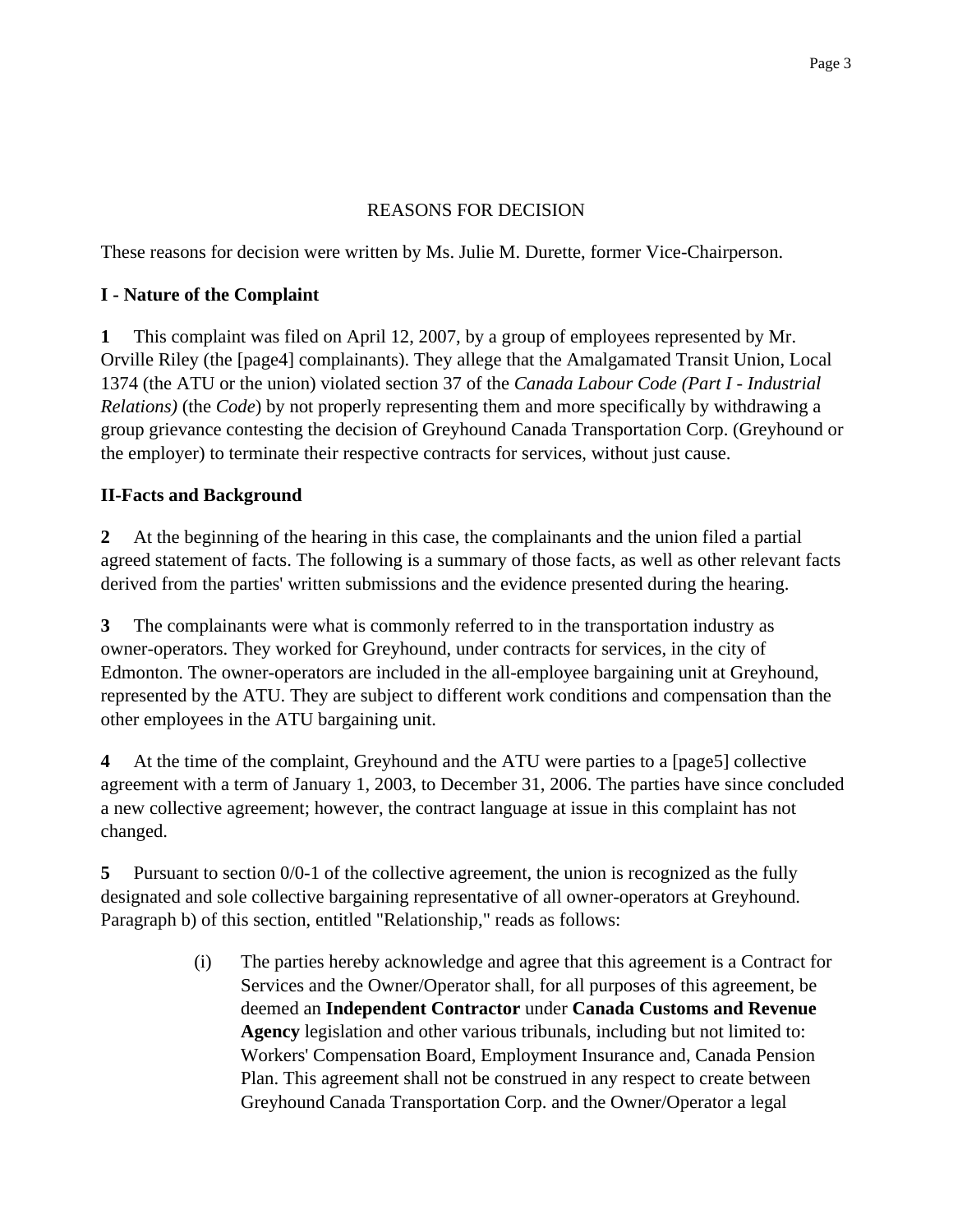relationship of partnership, employer and employee, master and servant or, principal and agent.

(ii) In keeping with previous *Canada Labour Code* [page6] and **Canadian [***sic***] Industrial Relations Board** decisions, the parties agree the Owner/Operator is a **Dependent Contractor** under Part I of the *Canada Labour Code* and, is not an employee under Parts II and III of said *Code*.

**6** Pursuant to section 0/0-8 of the collective agreement, each owner-operator enters into an individual contract for services with Greyhound that provides the terms and conditions of their employment. Each contract for services contains the text of section 0/0-8 of the collective agreement.

**7** Section 0/0-8(m) 2 of the collective agreement reads as follows:

## 2. **Right To Terminate**

**1 This Contract for Services may be terminated by the Owner/Operator giving Greyhound fourteen (14) days written notice. Or** this Contract for Services may be terminated **immediately** by the Owner/Operator at any time by written notice to Greyhound setting out the effective date of the termination if Greyhound fails, without justifiable cause, to make punctual payment of all sums due to the Owner/Operator Service Equipment of this Contract for Services and the rights and liabilities of the parties shall thereafter be [page7] determined in accordance with the provisions of point 3.

**2** If Greyhound terminates this Contract for Services without **a breach in the Contract for Services but as a result of the elimination of a territory.** Greyhound agrees that it shall give the Owner/Operator fourteen (14) day's notice or, **fourteen (14) day's** payment in lieu of notice.

**8** By letter dated August 8, 2006, Greyhound advised the union of its intention to invoke Letter of Understanding no. 16 (LOU 16) of the collective agreement, which provides as follows:

> The Company reserves the right to contract out work currently performed by the Owner/Operator.

- 1. The Union will be provided with a minimum of thirty (30) calendar days notice.
- 2. The Company is prepared to receive submissions from the Union that would either avoid contracting out or present a viable alternative to contracting out.
- 3. The Company reserves the right to make the final decision.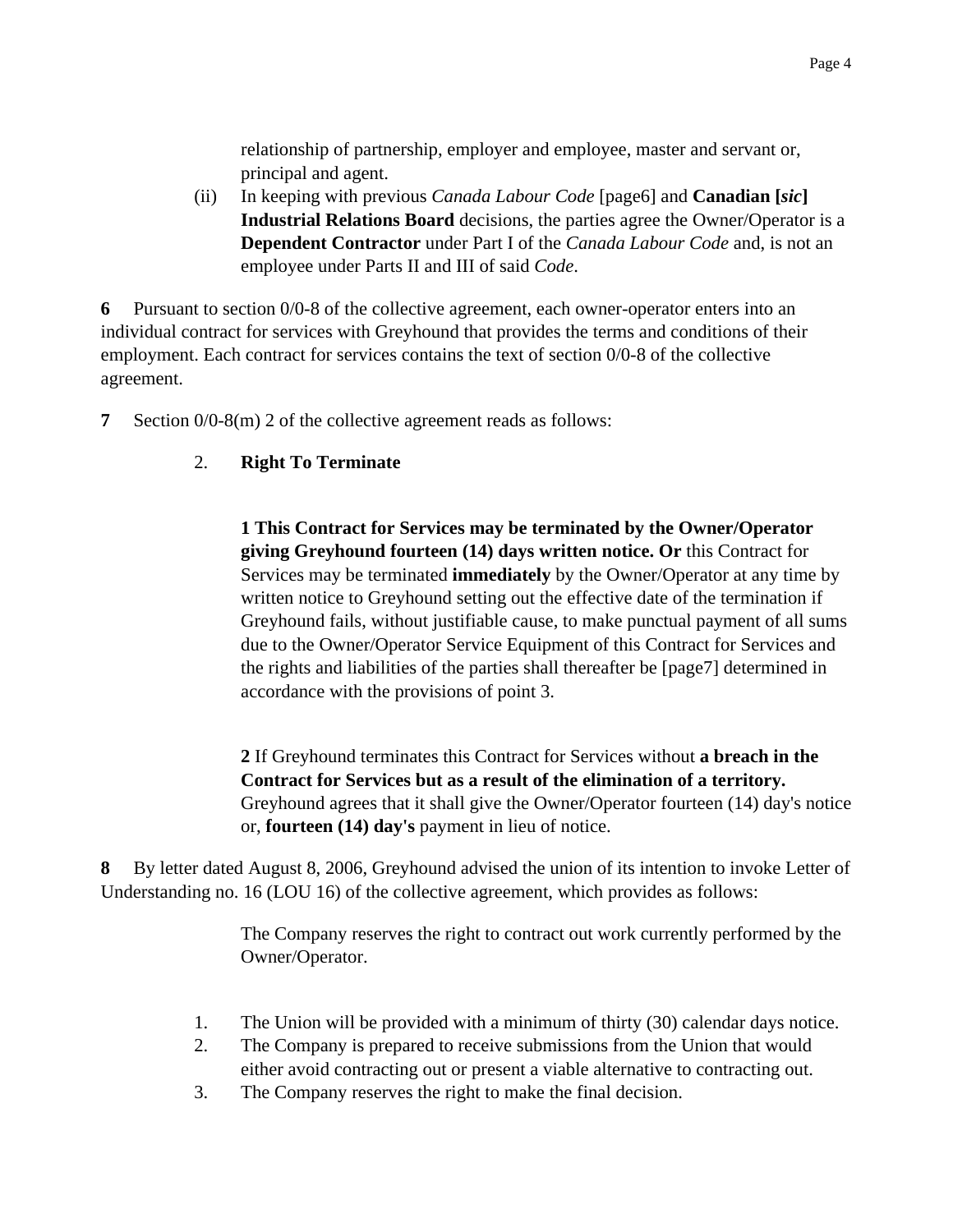[page8]

It is agreed that the interpretation of this LOU is as follows:

This LOU refers to contracting out of all Owner/Operator routes within a particular city. **The Company may contract out on a city by city basis without penalty or paying union dues provided the three steps identified above are applied.**

In addition, it is agreed that the company has the right to contract out individual vacant routes on an interim basis within each city. If the duration of the contracting out exceeds 30 calendar days, the company will pay the union the normal dues applicable to that route. It is the responsibility of the company to notify the union when these circumstances exist.

(emphasis added)

**9** On September 1, 2006, the union served Greyhound with a notice to commence bargaining. Shortly before the commencement of negotiations, Greyhound advised the union that it would contract out all owner-operator routes in Edmonton, unless the union agreed to certain conditions, including allowing Greyhound the right to unilaterally change the owner-operator [page9] routes and introduce new technologies.

**10** On October 19, 2006, during collective bargaining, Greyhound advised the union that it would be terminating the contract for services of all owner-operators in the Edmonton area.

**11** On October 27, 2006, Greyhound advised the complainants that it had contracted out all owner-operator routes in Edmonton to a third-party contractor, Dynamex, and that their contracts for services were terminated. The first paragraph of the termination letters to the complainants reads as follows:

> Effective end of business day Friday, October 27th, 2006 we are terminating your business agreement with Greyhound Courier Express. In lieu of fourteen days notice we are providing an amount equal to ten working days revenue as averaged from June 8, 2006 to October 11th, 2006.

**12** All routes for which the Edmonton owner-operators were responsible were transferred to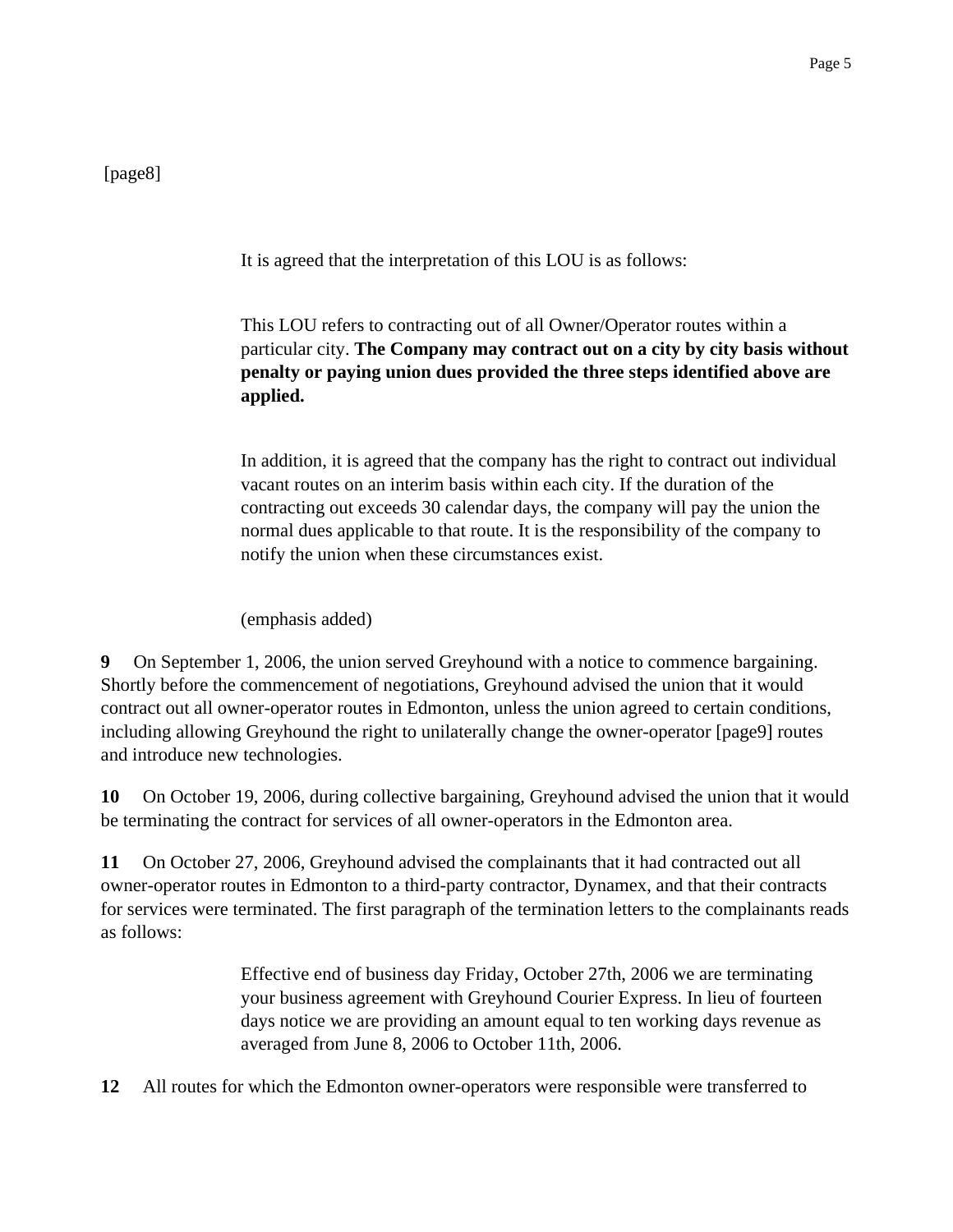Dynamex pursuant to a contract with Greyhound. The vans used are identical to the owner-operators' Greyhound vans, and bear the Greyhound logo. The product picked up and delivered still comes and goes from the Greyhound depot.

[page10]

**13** On November 8, 2006, the union filed an unfair labour practice complaint alleging a violation by Greyhound of several sections of the *Code* (Board file no. 25990-C). The union also filed an application for a declaration of sale of business from Greyhound to Dynamex, pursuant to section 44 of the *Code* (Board file no. 25995-C). Both the application and the complaint were subsequently withdrawn by the union.

**14** By letter dated November 17, 2006, Mr. Riley, on behalf of all the complainants, wrote to Mr. Len Munter, then President of the union, requesting that the union file a grievance to contest Greyhound's decision. According to Mr. Riley, Greyhound had violated the provisions of the collective agreement since no routes were eliminated and, consequently, section 0/0-8(m) of the collective agreement could not apply. Mr. Riley advised Mr. Munter that the owner-operators would consider a compensation package based on two weeks' pay per year of service.

**15** The complainants had worked for Greyhound for the following number of years:

| <b>Sheldon Prepes</b> | 9 years  |
|-----------------------|----------|
| Shane Beauregard      | 13 years |
| <b>Ellery Daly</b>    | 13 years |

[page11]

| Wade Ulmer    | 14 years |
|---------------|----------|
| Doug McIssac  | 15 years |
| Pat Godsmen   | 18 years |
| Doug Goulden  | 18 years |
| Orville Riley | 21 years |

**16** On November 23, 2006, the union filed a group grievance against Greyhound on behalf of the complainants. The union took the position that Greyhound had violated several provisions of the collective agreement, including sections  $0/0-1(a)$  and  $0/0-8(m)$ . The grievance stated, in part: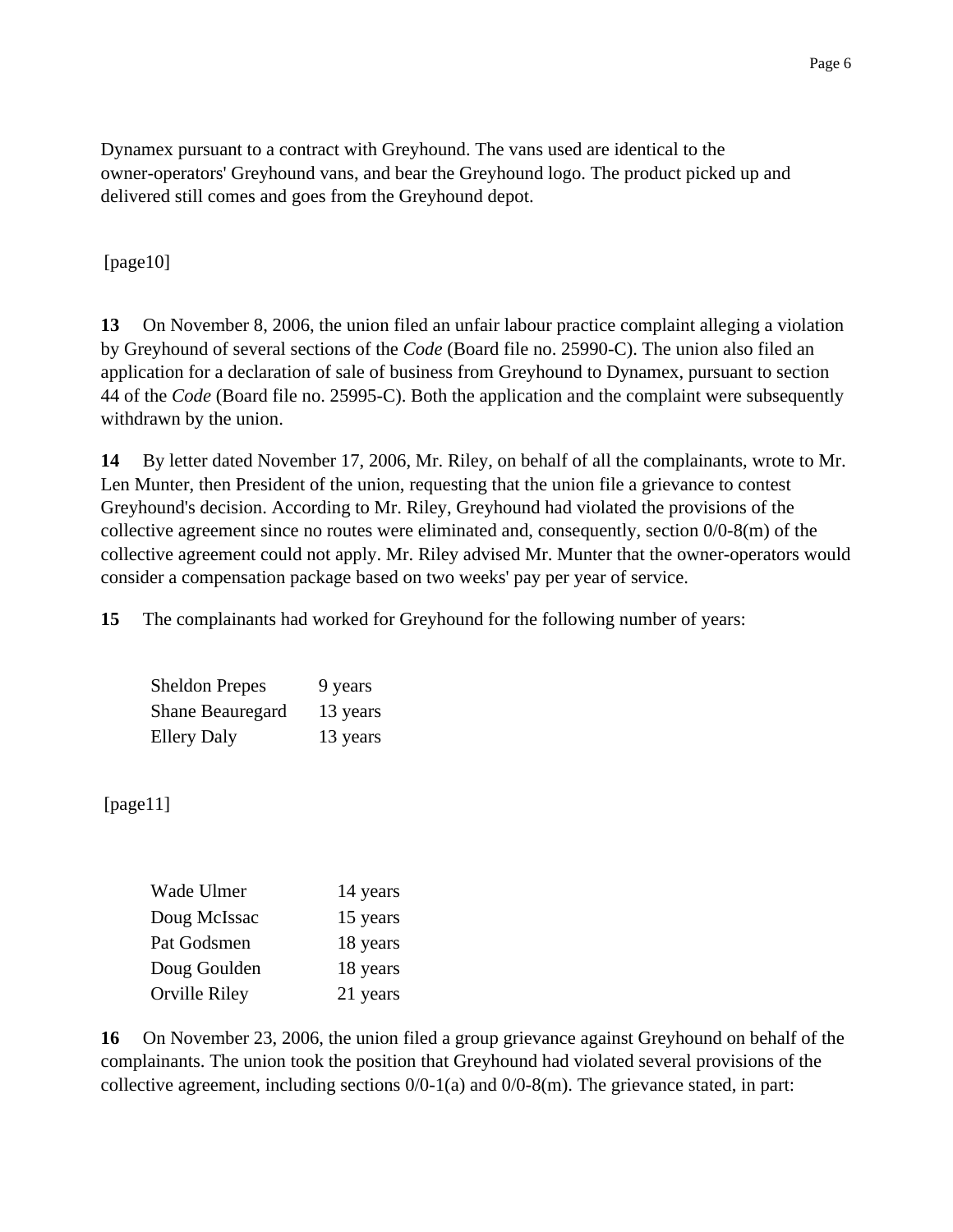The Union is perplexed as to how the Company arrived at this arbitrary compensation for terminating the Owner Operators without just cause. For example there is a section in the CBA and SBA dealing with pay in lieu of 14-day's notice when terminated as the result of elimination of a territory, (section  $0/0.8(m)(2)(2)$ ). However, these terminations were obviously not as a result of eliminations of territories, they were as a result of Greyhound's decision to contract the Edmonton Owner Operators' territories out to a third party contractor, Dynamex.

**17** The union sought a compensation package from Greyhound for having terminated the owner-operators [page12] without just cause. The grievance was filed without prejudice to the union's unfair labour practice complaint filed with the Board (file no. 25990-C), and was separate and apart from that complaint.

**18** On December 5, 2006, one of the complainants emailed Mr. Munter to enquire about the status of the grievance. Mr. Munter responded on December 6, 2006, advising that he would verify the date of the grievance and follow through the next step of the grievance process, given that Greyhound had not yet replied.

**19** On December 5, 2006, Greyhound denied the grievance at step two of the grievance process. Its position was that the existing routes were in fact abolished because the work was being contracted out. The union did not inform or provide a copy of Greyhound's response to the complainants.

**20** On December 17, 2006, the union advanced the grievance to step three of the grievance process. It did not inform the complainants or provide them with a copy of its letter. Greyhound denied the grievance at step three for the same reason stated in its response given at step two of the grievance process.

**21** The union never contacted any of the complainants with respect to the facts or the merits of the grievance or to inform them of the status of the grievance.

[page13]

**22** Following an election in October 2006, the ATU elected a new executive. Because the results of this election were very close, a second ballot was necessary. Mr. Jim Higgs eventually replaced Mr. Len Munter as President and Business Agent. Mr. Barrie Smith of Calgary was elected Vice-President and Ms. Bonnie Hendricks was elected Secretary/Treasurer.

**23** Mr. Higgs testified that he needed some time to move from Winnipeg, where he resided, to Calgary, where the union head office is located. He also explained that, when he took over as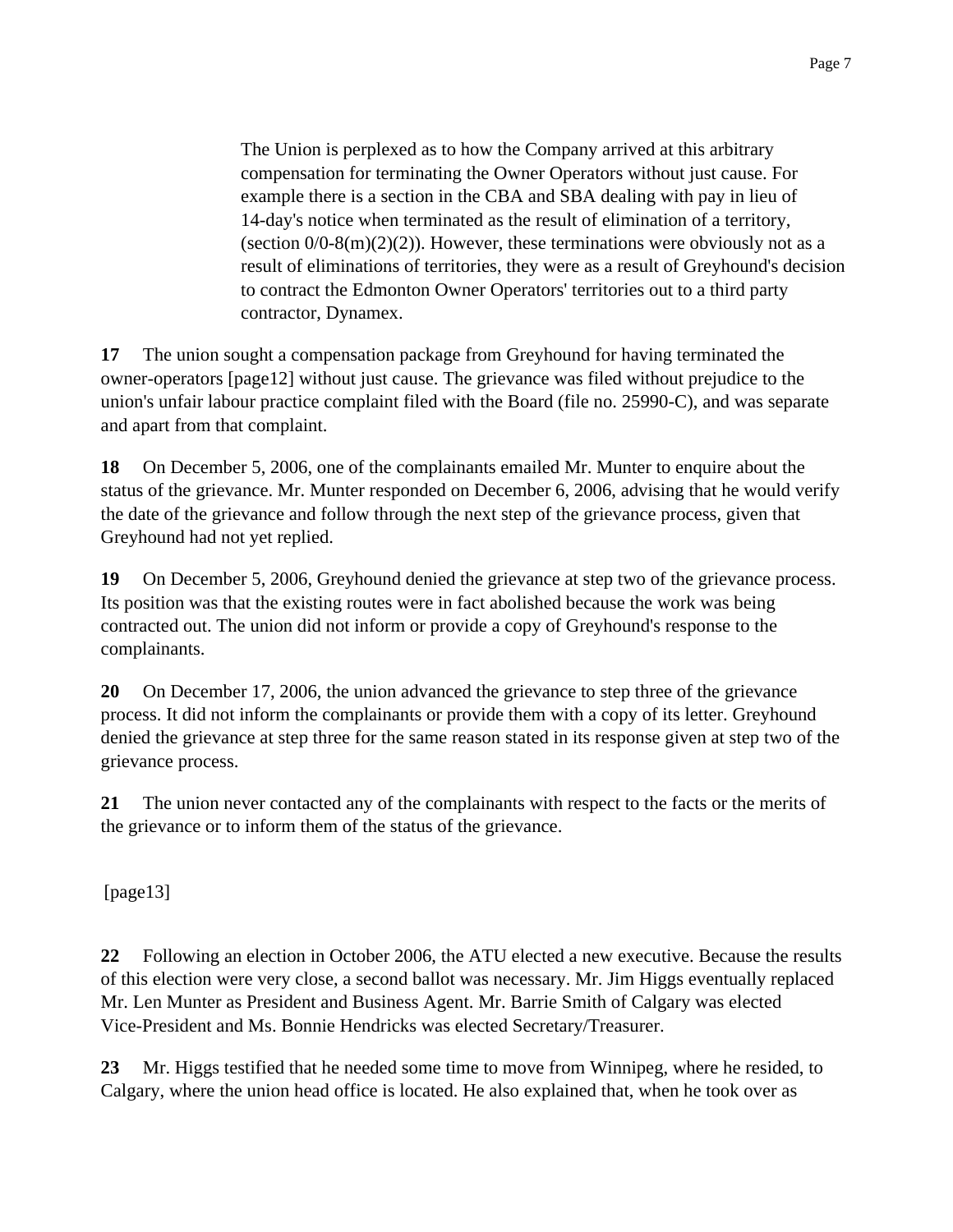President, Mr. Munter sent him a list of all outstanding grievances filed by the union, including the complainants'. He explained that, as the former Manitoba representative, he was a member of the union executive and was aware that Greyhound had invoked LOU 16 and contracted out the Edmonton routes. He also was aware that the ATU had raised the issue in collective bargaining with Greyhound.

**24** Mr. Higgs testified that the ATU also represents owner-operators at the Saskatchewan Transportation Company (the STC), which offers courier services. According to Mr. Higgs, sometime prior to 2003, the Canada Customs and Revenue Agency (Revenue Canada) imposed significant charges on the STC and its owner-operators for failing to make statutory deductions, [page14] including income taxes, pension and unemployment insurance contributions. The charges imposed were based on a finding by Revenue Canada that the owner-operators were employees of the STC and not independent contractors. According to Mr. Higgs, during the 2002--2003 negotiations, Greyhound made significant efforts to amend the collective agreement to avoid future similar assessments by Revenue Canada. One of the changes to address the owner-operators' situation proposed by Greyhound was the right to contract out as found in LOU 16. Mr. Higgs explained that the union did not want the contracting out clause but ultimately withdrew its proposal to have this clause removed from the collective agreement.

**25** In cross-examination, when questioned as to what discussions he may have had about the owner-operator grievance with Mr. Munter, Mr. Higgs stated there were none. He explained that Mr. Munter was hostile as a result of not being re-elected President and that he had since returned to Vancouver and had left his employment at Greyhound.

**26** On or about December 26, 2006, and in preparation for the January meeting of the union executive, Messrs. Higgs and Smith reviewed all [page15] outstanding grievances. According to Mr. Higgs, they spent approximately one hour and a half reviewing the owner-operator grievance. According to Mr. Higgs, they considered two aspects of the grievance: the possible compensation and the possible application of Part III of the *Code*. Mr. Higgs explained that, from their previous knowledge of what had led to the inclusion of LOU 16 in the collective agreement and his understanding of it, they could not see any viability to the grievance or the unfair labour practice complaint and determined that they would advise the union executive accordingly.

**27** The newly elected union executive met on January 5 and 6, 2007, to review various outstanding grievances. On January 6, 2007, on the basis of the recommendation made by Messrs. Higgs and Smith and after approximately a 30-minute discussion, the union executive decided to withdraw the complainants' group grievance.

**28** Mr. Higgs admitted that, prior to the union's decision to withdraw the grievance, no one from the union communicated with the owner-operators to discuss the grievance. The union did not request any legal opinions on the grievance's chances of success. Also, no owner-operator was invited to attend or attended the January meeting when the executive discussed the grievance and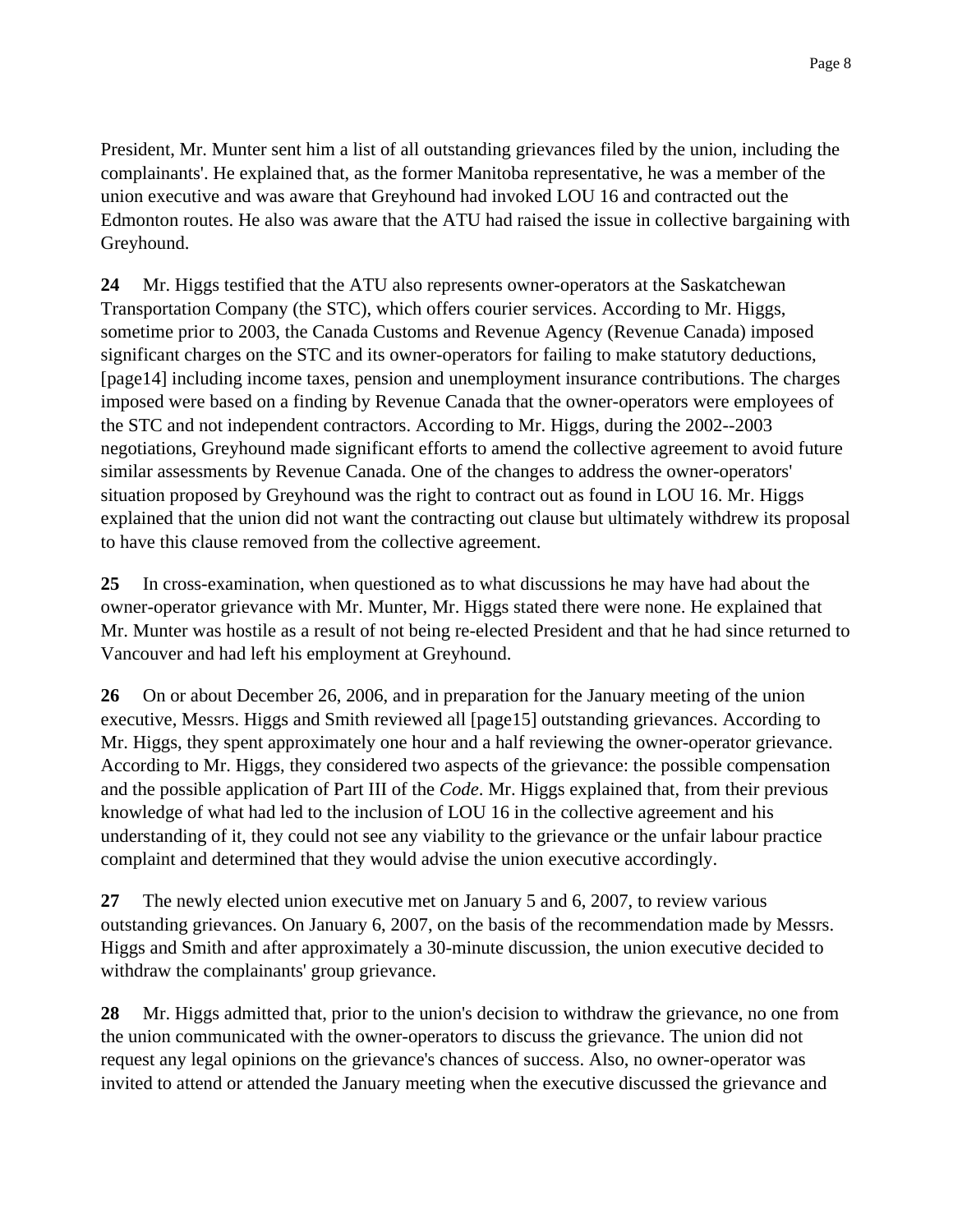made the decision to withdraw it.

## [page16]

**29** By letter dated January 11, 2007, through their counsel, the complainants asked to be kept informed of the status of their grievance.

**30** By letter dated January 15, 2007, the union's counsel advised the complainants' counsel that he had recently dropped the group grievance because he felt that it was not viable.

**31** On January 30, 2007, the union informed Greyhound in writing that it was withdrawing the grievance. The union did not inform the complainants or provide them with a copy of that letter.

**32** By letter dated February 21, 2007, the complainants' counsel asked the ATU's counsel to confirm that the grievance had been formally discontinued, or that a grievance had in fact been filed. By letter dated February 26, 2007, the ATU's counsel responded as follows:

- 2. A group grievance was filed claiming severance pay as a result of Greyhound's changes. The ATU Local 1374 Executive has communicated to Greyhound that it is not proceeding with such grievance. The reasoning of the Executive in general was:
- (a) The Executive did not see the grievance as being viable.

[page17]

(b) The Executive saw the grievances as being in conflict with its alternate position that there were successor rights and there was as a result, no termination, but a continued employment.

**33** The parties did not contest the fact that it was only after the complainants requested to be informed of the status of their grievance, through their counsel, that the ATU's counsel informed the complainants that the grievance had recently been dropped.

#### **II--Positions of the Parties**

# **A--The Complainants**

**34** The complainants submit that the union breached its duty of fair representation because of its arbitrary and negligent conduct, described as follows: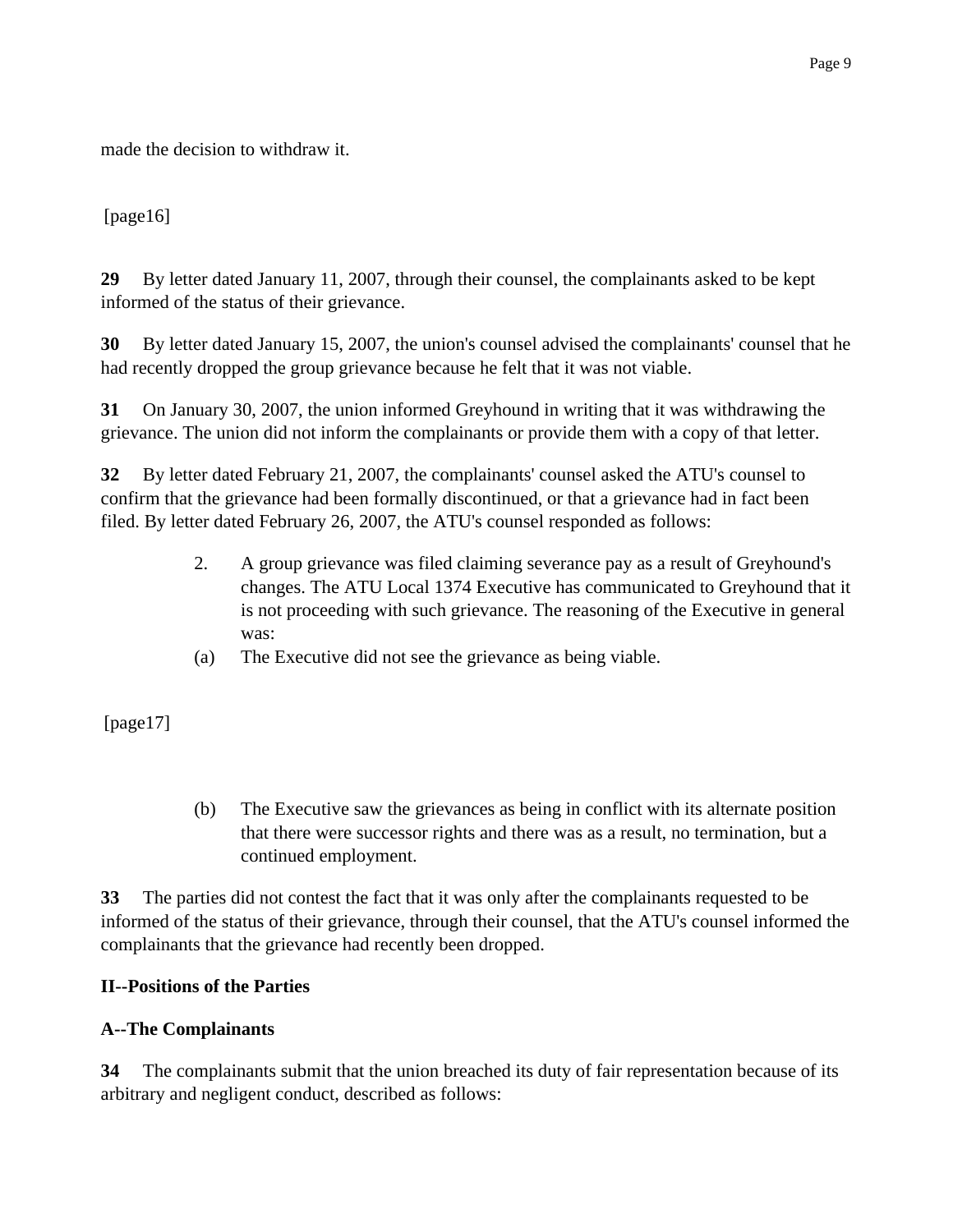- (1) filing a grievance and a complaint with the Board on the grounds that "no routes were eliminated" and then withdrawing the grievance on the grounds that "the routes were eliminated" where there was no change in the circumstances;
- (2) failing to have any reasonable and justifiable explanation for withdrawing the grievance;
- (3) failing to determine whether the issues raised by [page18] the complainants had a factual or legal basis;
- (4) failing to give sufficient consideration to the complainants' interests when acting on their behalf;
- (5) failing to make a reasonable assessment of the case;
- (6) exhibiting a non-caring attitude and/or reckless disregard towards the complainants' interests;
- (7) accepting the employer's reasons for denying the grievance as valid without challenge;
- (8) failing to communicate with the complainants;
- (9) failing to investigate the grievance;
- (10) failing to inform the complainants of the status of their grievance;
- (11) failing to inform the complainants of the employer's response to the grievance or to provide the complainants with the opportunity to respond to the employer's position;
- (12) failing to provide the complainants with the opportunity to attend or present their position at the meeting where it was being [page19] decided whether or not to withdraw the grievance;
- (13) failing to inform the complainants in a timely fashion that the grievance had been withdrawn;
- (14) basing its decision to withdraw the grievance on an erroneous statement of the complainants' entitlement at common law; and
- (15) relying on the complaint filed with the Board as a reason for withdrawing the grievance, then withdrawing that complaint without consulting the complainants.

**35** With respect to the viability of their grievance, the complainants maintain that there are only two reasons for which the employer could terminate their contracts for services: for cause or if a territory is eliminated. The complainants submit that there was no cause and that, from the facts, it is obvious there was no elimination of territory given that Greyhound continued with the same routes through Dynamex.

**36** The complainants assert that the specific language of the collective agreement as to whether contracting out amounts to an elimination of a territory has never been tested at arbitration. They state that the union never sought a legal opinion on the language of the collective agreement in issue, that it never kept them informed, that it did not consult Mr. Munter, the former President and [page20] business agent who had filed the grievance, and that they were not invited to attend and were not represented at the January 2007 meeting when the union executive decided to withdraw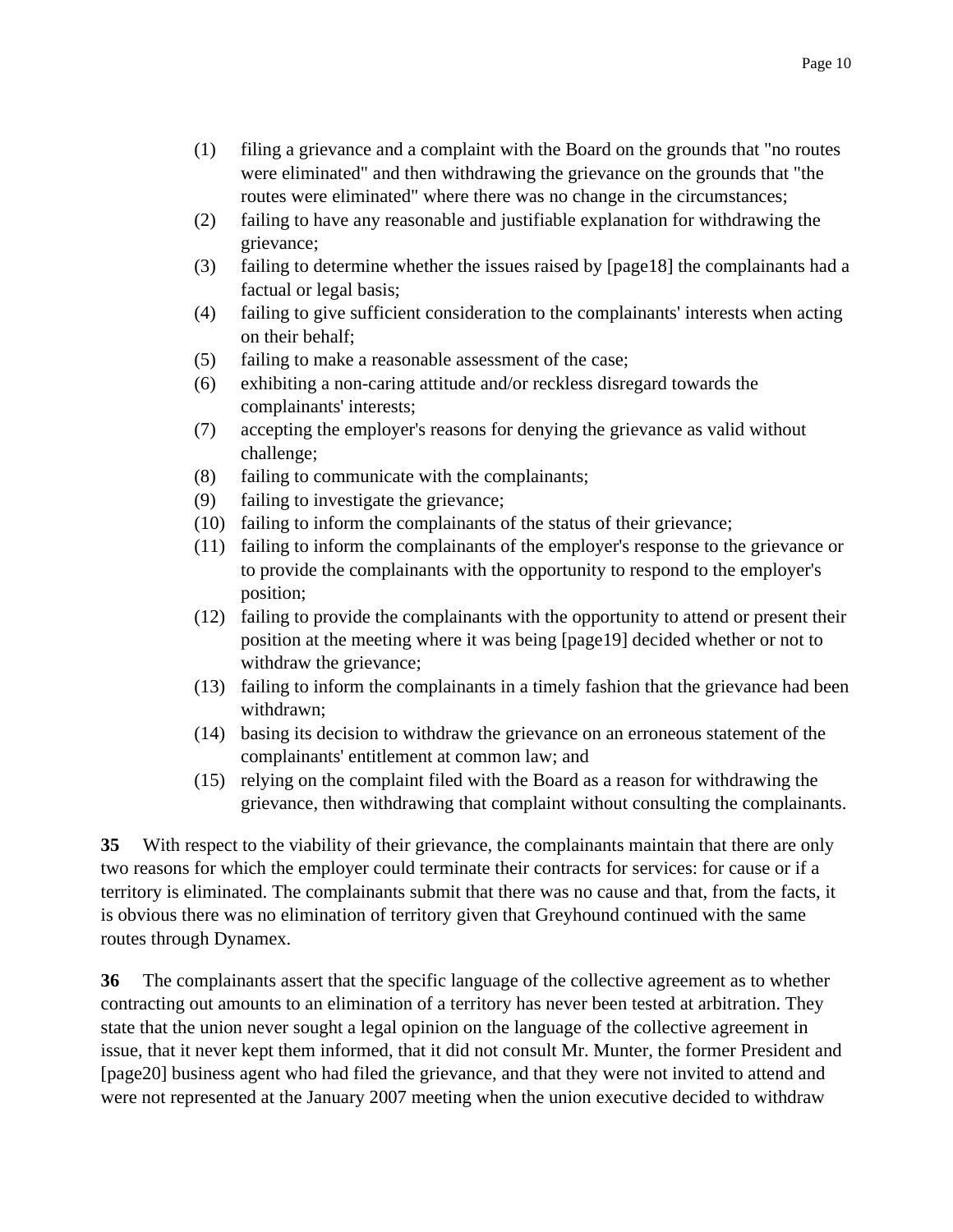the grievance.

**37** The complainants maintain that the loss of employment is at the highest point on the scale of importance for a union to pursue a grievance. They also point to the fact that, despite their regular enquiries about the status of their grievance, they were kept completely in the dark and the union never contacted any of them. In fact, it was only as a result of their counsel's enquiries that they were finally advised that the union had dropped their grievance.

**38** The complainants submit that those facts constitute a strong case of a non-caring attitude by the union and reckless disregard for their rights. They maintain that the fact there was a change in the union executive, including a change from Mr. Munter to Mr. Higgs as President, is no defence for the union.

**39** The complainants are seeking the following remedies:

- a declaration that the union has violated section 37 of the *Code*;

- an order extending the [page21] applicable time limit to refer their grievance to arbitration;

- an order that the union pay the reasonable cost for counsel of their choice to represent them in processing their grievance before an arbitrator; and

- an order that the union co-operate with the complainants and their counsel in order to ensure an expeditious arbitration hearing of their grievance.

#### **B--The Union**

**40** The union maintains that, for every grievance, it reviews, deliberates and assesses the viability of a grievance based on the current information, the historical practice relating to a matter, and its interpretation of the applicable wording of the collective agreement.

**41** The union submits that it withdrew the group grievance because it was of the view that said grievance was without merit and would not succeed. It maintains that owner-operators are in a unique position and have always posed certain difficulties for the union in the context of collective bargaining. It observes that the continuing issue is the employer's desire to control the owner-operators' work while preserving their independent status as much as possible. The union submits that there is actually only one provision in the [page22] collective agreement that applies to the owner-operators, namely the provision that includes their contract for services.

**42** According to the ATU, it understood the relevant provisions of the collective agreement to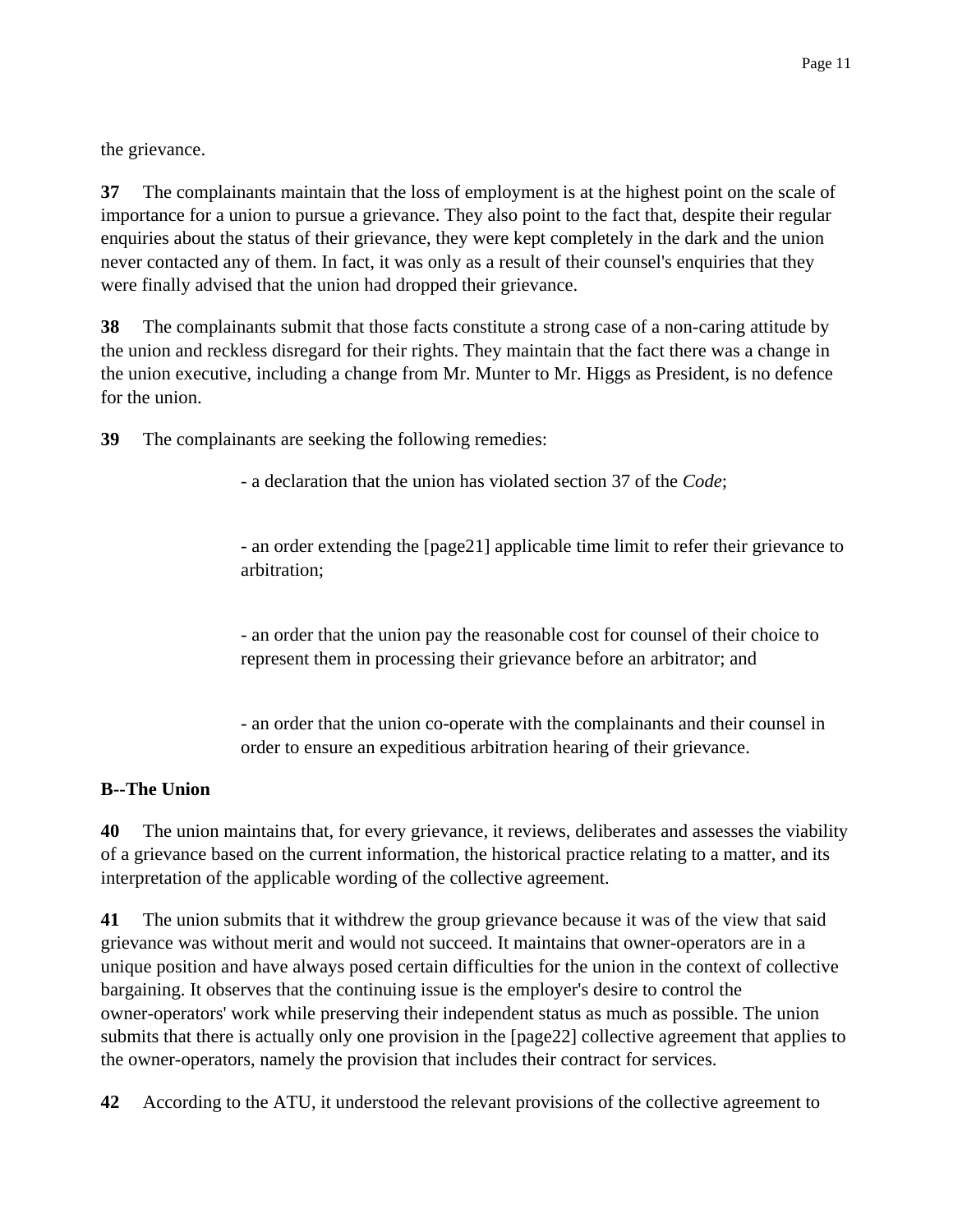mean that the owner-operators did not have the same status as employees and that Greyhound could contract out their services without penalty, that is, with no liability on Greyhound to pay compensation or damages to the owner-operators. Consequently, the union argues that, when the owner-operators' contracts for services were terminated, there was really no loss to the complainants and no meaningful remedy.

**43** The union argues that whether it acted in an arbitrary manner depends on the context and circumstances of the case. It submits that, in the present matter, the situation was such that Greyhound was going to unload the Edmonton owner-operators in favour of contracting out their routes. According to the union, it made various attempts to help the owner-operators, all in vain. These attempts, according to the ATU, included:

- having discussions with Greyhound in an attempt to reach an agreement;

- taking the issue to collective bargaining;

- use of picketing to attempt [page23] to resolve this issue; and

- filing an unfair labour practice complaint, an application for a declaration of sale of business and a group grievance.

**44** The ATU submits that, despite its efforts and the complainants' expectations, it felt in the end that it could not succeed and that is why it withdrew the complainants' group grievance. According to the ATU, it came down to Greyhound's right to contract out, the owner-operators' termination being the consequence of that right. Under the collective agreement, Greyhound had the right to contract out and there was clearly no meaningful remedy for the complainants.

**45** The union restates that the duty of fair representation case law establishes that a union is not required to consult grievors or to obtain a legal opinion on the merits of a grievance prior to deciding to withdraw a grievance. It submits that, although December 26, 2006, and January 6, 2007, are key dates in the union's decision-making process, the Board must also consider the union's efforts throughout the fall of 2006. Finally, the ATU asserts that, by January 2007, the core facts relating to the grievance in question were well known and that the complainants could not have provided any additional facts, [page24] even if consulted.

# **C--The Employer**

**46** In its written response to the complaint, the employer states that the compensation paid to the owner-operators was derived from an express reading of the obligations in the collective agreement to provide 14 days' notice and that it was under no obligation to negotiate any severance pay. The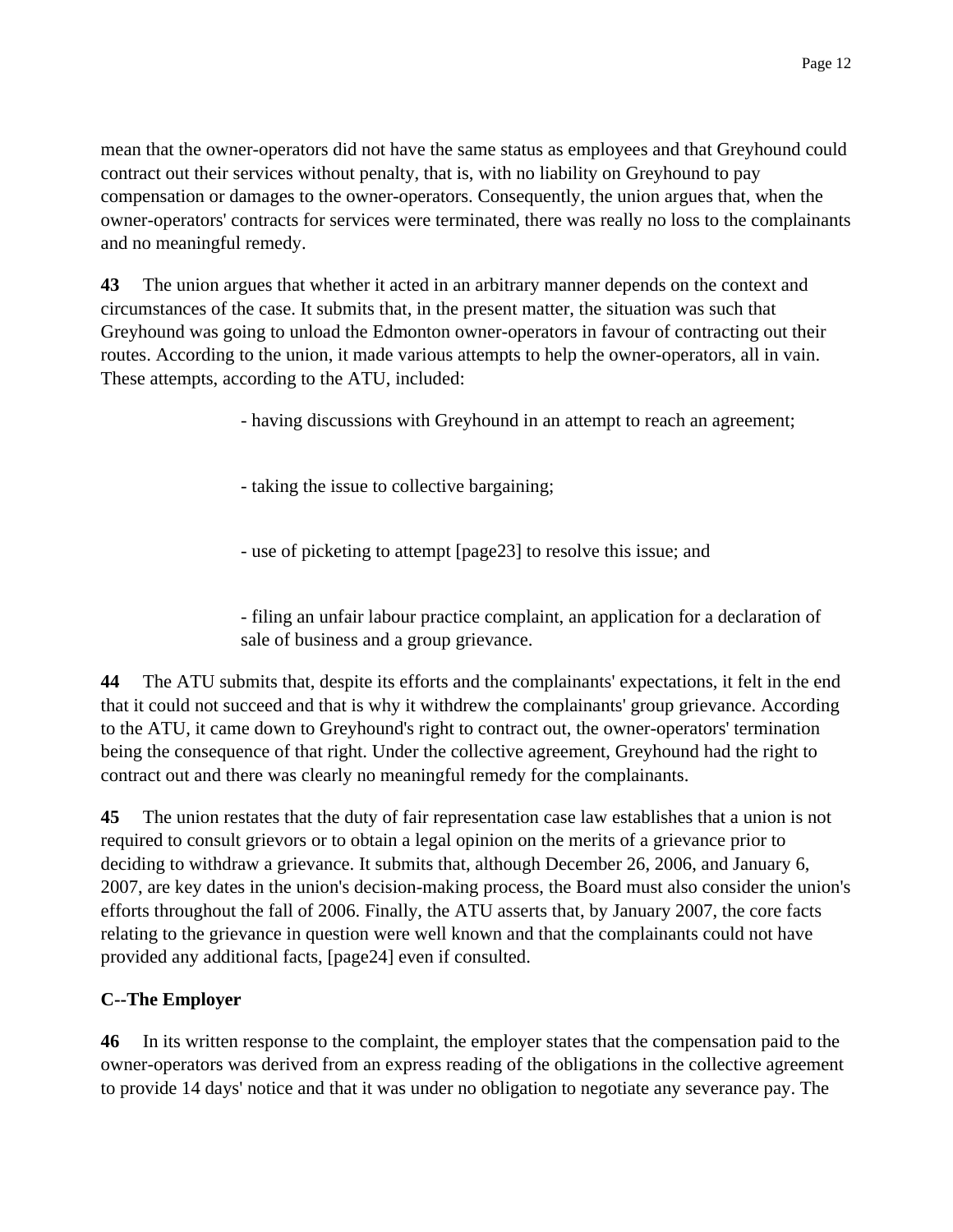employer's position in regard to the grievance was summarized in its response to this complaint as follows:

> In a related adjudication involving Part III of the *Canada Labour Code* involving Greyhound owner/operators in Vancouver (see attached) the adjudicator ruled that owner/operators, while under Part I of the *Code* were not covered under Part III of the *Code* with the result that statutory obligations owed to employees were not owed to owner/operators. Greyhound informed or the union was aware of the fact that Part III of the *Canada Labour Code* was not applicable to owner/operators with the result that severance obligations under the *Code* were not applicable either.

**The position of Greyhound is that absent an express obligation to provide severance for owner/operators who are contracted out of their [page25] position and the further non-applicability of Part III of the** *Canada Labour Code* **resulted in there being no obligation to provide a "compensation package for the termination of the owner/operators without just cause." This was communicated to the union.**

Greyhound was not surprised when the group grievance claiming severance pay as a result of contracting out was discontinued by the union. While Greyhound cannot comment on the viability of the grievances from the union perspective, Greyhound certainly made it abundantly clear that the grievances were without merit (based on the matters referred to above) and the union was aware a vigorous defence was forthcoming.

Greyhound believes we communicated to the ATU, Local 1374, that a compensation package for the termination of the owner/operators' contract would not be forthcoming, even if there was a general duty to provide it, because of the severe shortage of owner/operators in Edmonton and the owner/operators' duty to mitigate any such damages would have resulted in their immediate re-employment or re-engagement with no loss occurring.

(emphasis added)

**47** As is common practice in section 37 complaints, the [page26] employer assumed a role of observer at the hearing of the present matter and, other than its written response to the complaint, it did not present any evidence or arguments.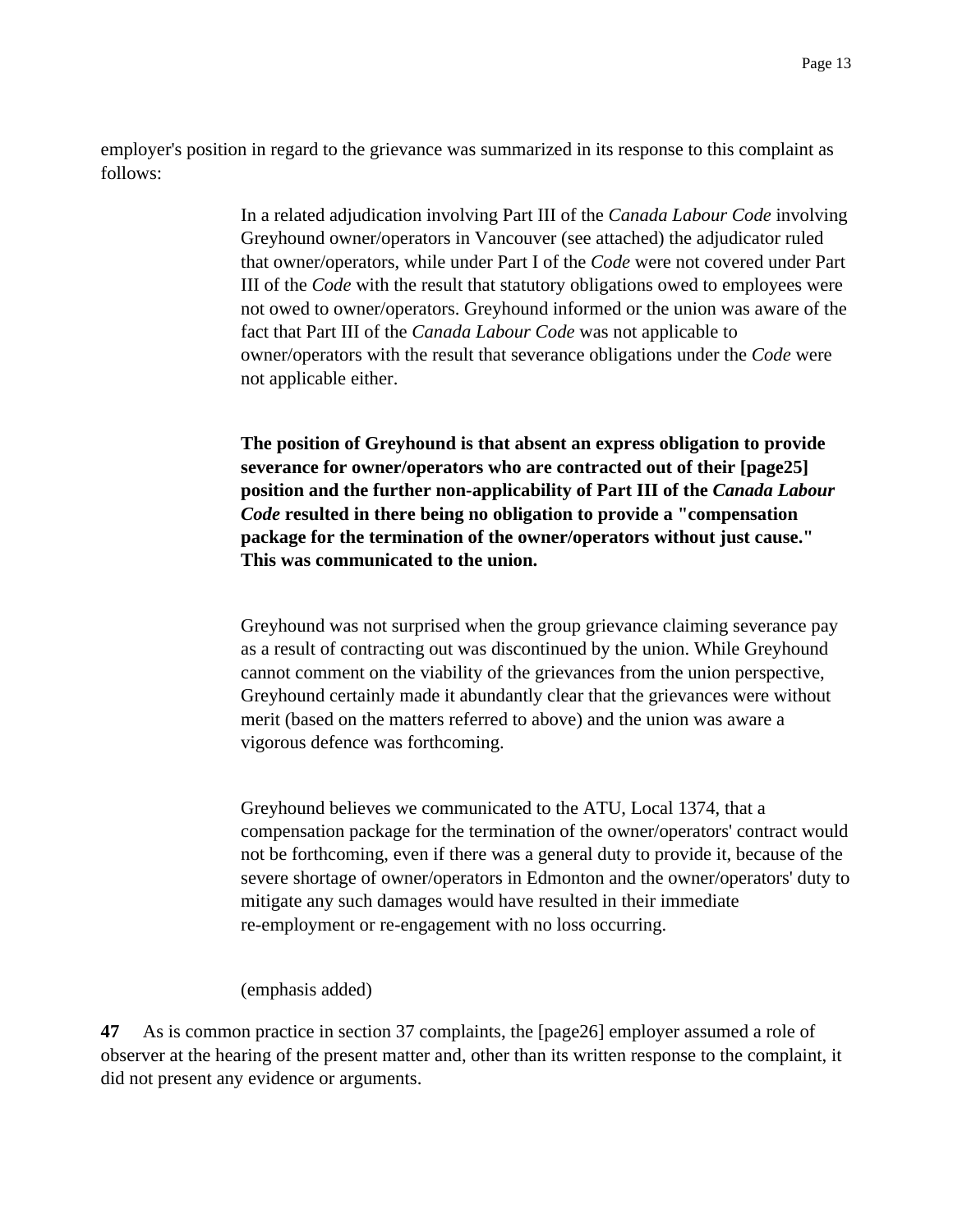## **III--Analysis and Decision**

**48** The duty of fair representation exists as a counterpart to the union's exclusive authority to deal with grievances under a collective agreement and to remedy any abuse by the union in respect of its exclusive bargaining authority. In other words, a union's authority to deal with members' grievances is counterbalanced by its duty of fair representation. This duty is described in section 37 of the *Code*:

> 37. A trade union or representative of a trade union that is the bargaining agent for a bargaining unit shall not act in a manner that is arbitrary, discriminatory or in bad faith in the representation of any of the employees in the unit with respect to their rights under the collective agreement that is applicable to them.

**49** The general principles applicable to complaints filed pursuant to section 37 of the *Code* have been reported in countless Board decisions and have been summarized in *McRaeJackson (Virginia)*, 2004 CIRB 290. For this reason, the Board does not intend to review these principles in detail in the present decision [page27] but will refer to those principles as they apply to its determination of this complaint.

**50** A union's conduct in the context of a duty of fair representation complaint is assessed in light of the five principles set out by the Supreme Court of Canada in *Canadian Merchant Service Guild* v. *Gagnon et al.*, [1984] 1 S.C.R. 509, which are summarized as follows:

- 1. The union, because of its status as the exclusive bargaining agent for a bargaining unit, must treat all members of the unit fairly.
- 2. An employee does not have an absolute right to arbitration; the union enjoys considerable discretion in this regard.
- 3. After conducting a thorough investigation and considering the impact of the grievance on the employee versus its legitimate interests, the union must exercise its discretion in good faith.
- 4. The decision must not be arbitrary, capricious, discriminatory or wrongful.
- 5. The union's representation must be genuine, undertaken with integrity and competence, and without serious negligence or hostility towards the employee.

[page28]

**51** In the present matter, it is not disputed that the group grievance filed on behalf of the owner-operators addressed a fundamental right, that is, the termination of their work. Greyhound's decision to contract out the Edmonton routes resulted in the complainants' termination. As stated earlier, all the complainants had worked for Greyhound for a considerable number of years.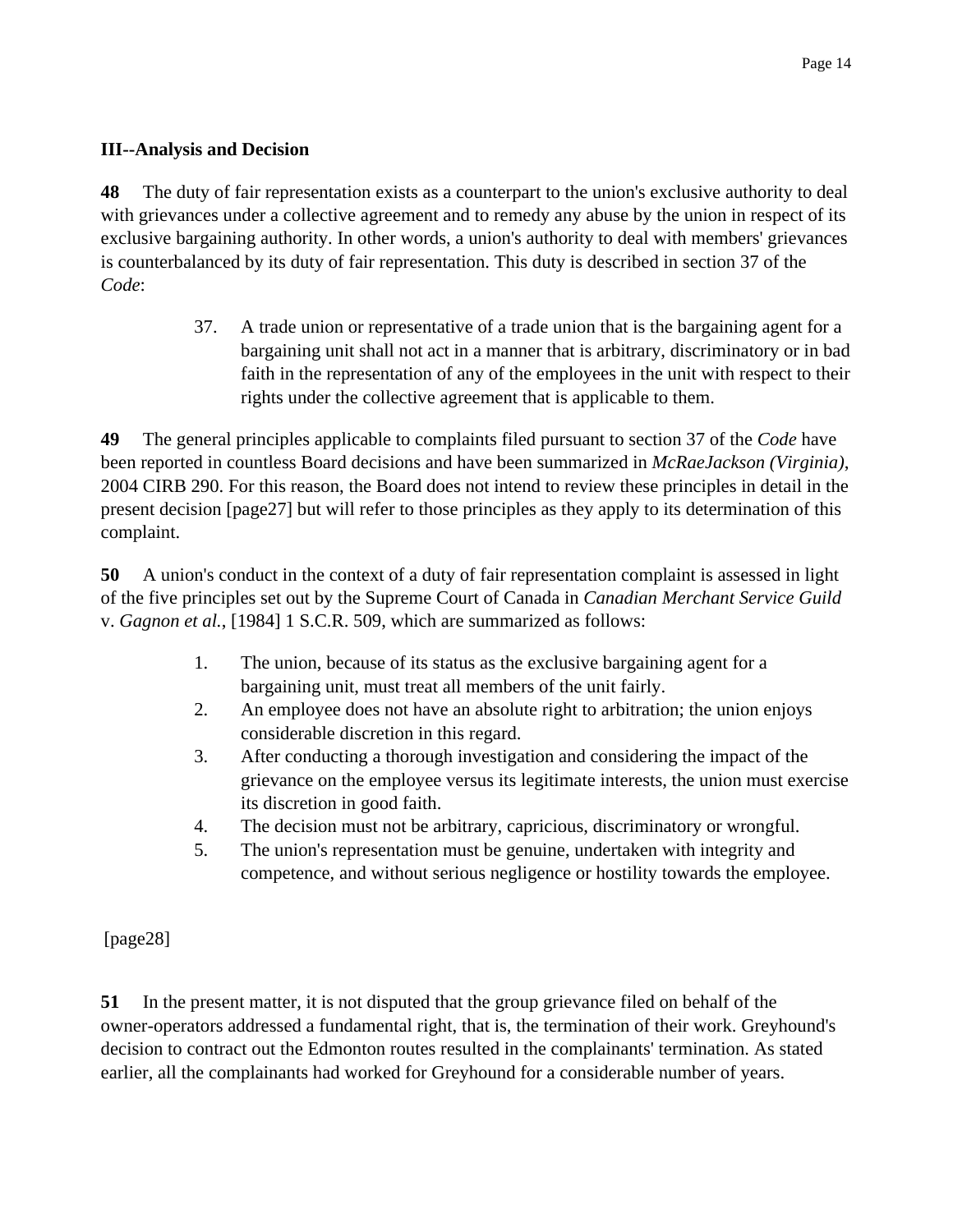**52** The ATU asserts that a union has broad discretion when deciding whether to refer a grievance to arbitration, and the Board agrees. The duty of fair representation does not require a union to obtain a legal opinion in every case or to advise the grievor(s) at every stage of the grievance procedure. These principles were reviewed in *Virginia McRaeJackson, supra*, where the Board stated:

> [37] Accordingly, the Board will normally find that the union has fulfilled its duty of fair representation responsibility if: a) it investigated the grievance, obtained full details of the case, including the employee's side of the story; b) it put its mind to the merits of the claim; c) it made a reasoned judgment about the outcome of the grievance, and d) it advised the employee of the reasons for its decision not to pursue the grievance or refer it to arbitration.

[page29]

[38] Established unions usually have their own experienced staff to conduct investigations, assess the grievance and decide whether or not to pursue a grievance. Although the union may decide to obtain the advice of legal counsel, there is no requirement for the union to obtain a legal opinion before deciding not to refer a grievance to arbitration. The Board will not uphold a complaint based on the mere fact that the union did not obtain legal advice before deciding not to refer a grievance to arbitration, or that the union did not follow counsel's advice.

...

[40] The union has carriage of the grievance and does not need to consult with the employee at every stage of the grievance procedure, although it may be advisable to communicate with the employee if a grievance or arbitration hearing is delayed, in order to avoid a complaint under section 37 (see *Ghislaine Gagné, supra*). Lack of communication per se does not constitute a violation of the *Code*, except where it prejudices the complainant (see *Crewdson* (1992), 93 CLLC 16,014 (CLRB decision no. 977) (decision subsequently rescinded following parties' agreement); *William Campbell, supra*; and *Robert Adams, supra*.

[page30]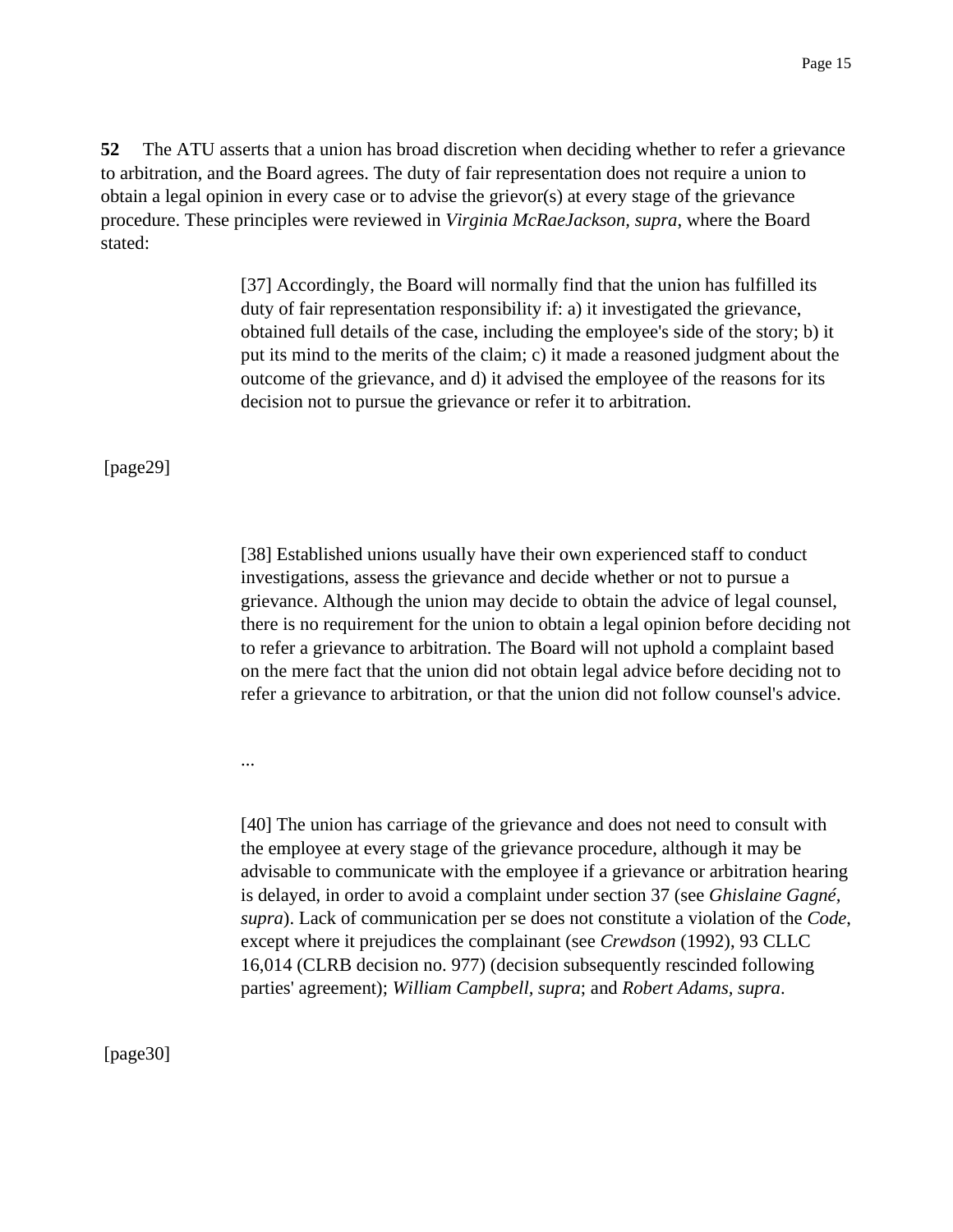**53** The Board also agrees with the complainants' assertion that its role is to review the union's investigation and decision-making process in regards to the complainants' grievance rather than to assess the merits of a grievance. It is nonetheless recognized that, as part of the process of reviewing the union's investigation and decision-making process, the Board may review the facts and positions of the parties relating to the grievance in order to understand whether the union's decision-making process reflected the worthiness and seriousness of the matter. The Board has stated that it will hold the union to greater scrutiny when the matter involves an employee's termination, serious discipline that affects gainful employment or a disability that requires accommodation (see *Virginia MacRaeJackson, supra*).

**54** The complainants do not agree with the union's interpretation of the collective agreement with respect to their right to a compensation package. They are of the opinion that an arbitrator should determine whether what occurred constituted an elimination of a territory pursuant to section  $O/O-8(m)(2)$  of the collective agreement and consequently whether they received the appropriate severance pay, and whether the employer fulfilled its obligations under LOU 16. The complainants also do not agree [page31] that the employer's right to contract out under LOU 16 "without penalty or paying union dues" translates into no severance being owed.

**55** The complainants maintain that it was arbitrary and simply wrong, under the circumstances, for the union to conclude that, because the employer allegedly fulfilled its obligation under LOU 16, the complainants were not entitled to any compensation and for it to have withdrawn their grievance without advising or discussing the matter with them or providing them with an opportunity to present their case.

**56** The ATU argues that it did not act in an arbitrary manner, that it in fact did a lot in an attempt to have the employer change its decision to contract out the Edmonton routes (it attempted to negotiate an agreement with the employer, including raising the issue in collective bargaining, it filed a successorship application and it filed an unfair labour practice complaint). The union maintains that it did consider the grievance, but that in the end, based on its previous experience and its knowledge of the background which had led to LOU 16, it determined that the grievance would not succeed.

**57** This complaint illustrates some of the issues for the union and the employer regarding owner-operators and [page32] the continuing struggles that they have faced in collective bargaining to arrive at acceptable terms. The union has described it as "the employer's desire to control the owner-operator's work while preserving their independent status." Also, it is not disputed that the union attempted in different ways to convince the employer not to contract out the Edmonton routes.

**58** In the context of this duty of fair representation complaint, the issue for the Board is not to determine whether the owner-operators are employees within the meaning of Part III of the *Code* or if they are independent contractors for the purposes of Revenue Canada legislation. The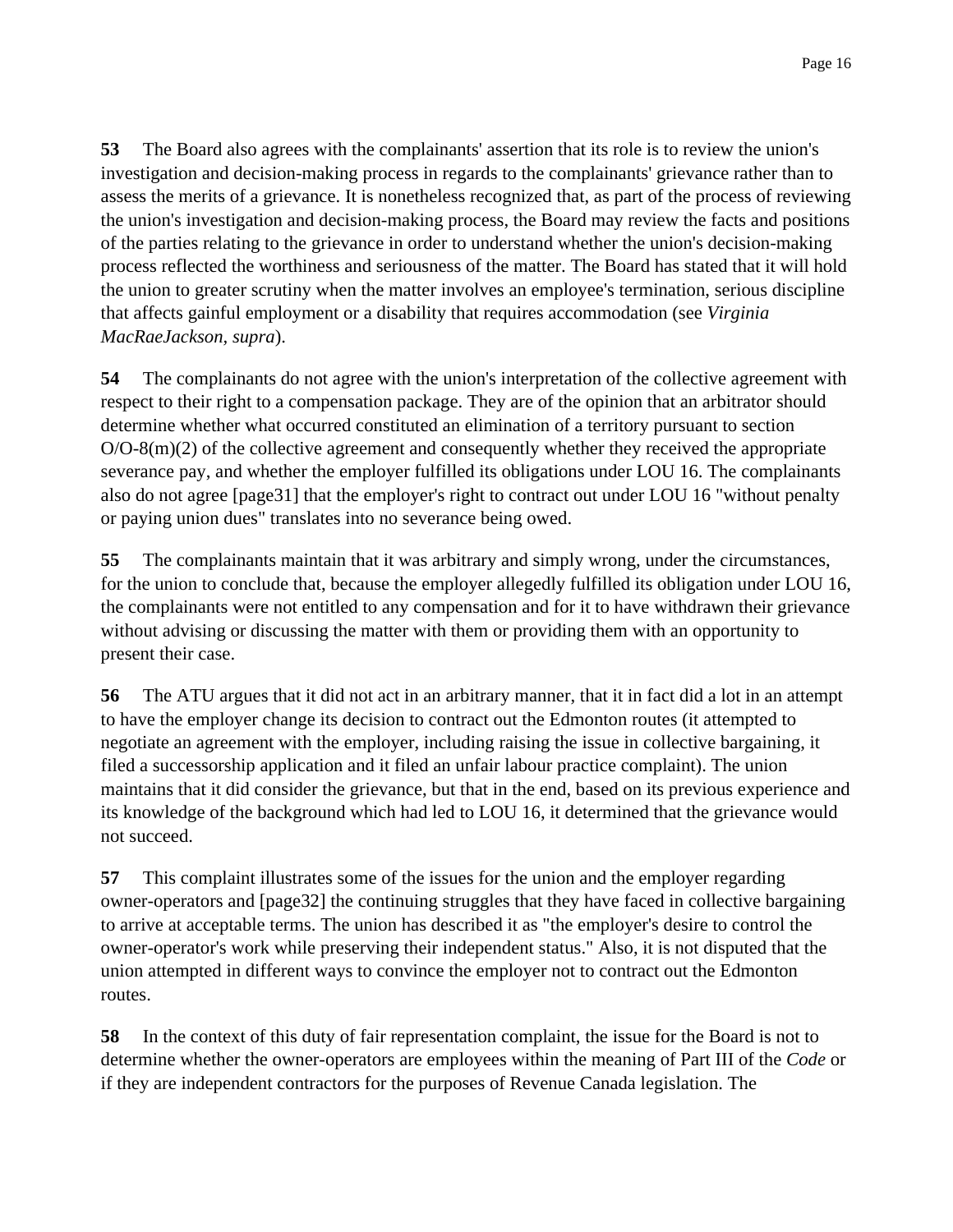owner-operators are included in the all-employee bargaining unit at Greyhound. The question for the Board is whether the union seriously considered the grievance and whether its handling of the matter in the present context constitutes reckless disregard for the owner-operators' interests.

**59** Given that the complainants' grievance addressed issues such as severance as a result of their termination of employment, the union had to handle the grievance in a serious manner. For the reasons that follow, the Board concludes that, in the present matter, the union [page33] breached its duty of fair representation because it did not give the complainants' grievance the necessary consideration.

**60** The uncontested facts establish that the union was positioned to refer the complainants' grievance to arbitration under the guidance of its former President, Mr. Len Munter. On November 23, 2006, the union filed a group grievance. In early December 2006, Mr. Munter confirmed to the complainants that he would refer the grievance to the next step of the grievance process. On December 17, 2006, the grievance was advanced to step three of the grievance process.

**61** Following the change in the union executive, the complainants' grievance went from being advanced to step three of the grievance process to being withdrawn at the first meeting of the newly elected union executive, in early January 2007. The evidence establishes that, a few days prior to the first meeting of the newly elected union executive, Messrs. Higgs and Smith reviewed all outstanding grievances. On their recommendation, the union executive decided to withdraw the grievance.

**62** Despite the fact that the issue raised by the grievance had never been arbitrated, the union did not seek legal advice. The evidence establishes that, although the union's counsel carried out a general review of all the union's business at the time [page34] the newly elected executive took office, it is not contested that no legal opinion was sought with respect to the chances of success of the group grievance. While the Board will not uphold a complaint based on the mere fact that the union did not obtain legal advice before deciding not to refer a grievance to arbitration, the fact the union did not obtain legal advice in this particular case is one among other factors to consider. The union did not consult Mr. Munter, the former President who had filed the grievance on behalf of the complainants. More specifically, Mr. Higgs stated that his recommendation was based solely on his knowledge of the particular circumstances that had led to LOU 16 (the STC case) and his understanding of the term "without penalty." He stated that he felt that the complainants' grievance for severance had no chance of success. Mr. Higgs also explained that there was no discussion with Mr. Munter about the complainants' grievance because when he took over as President from Mr. Munter, the atmosphere was "less than amicable."

**63** The union did not in any way consult or advise the complainants regarding their grievance, prior to deciding to withdraw it. The complainants, first through Mr. Riley and then through their counsel, clearly made it known to the union that they [page35] wanted to be kept informed of the union's process and the progress of their grievance. The ATU does not deny that it did not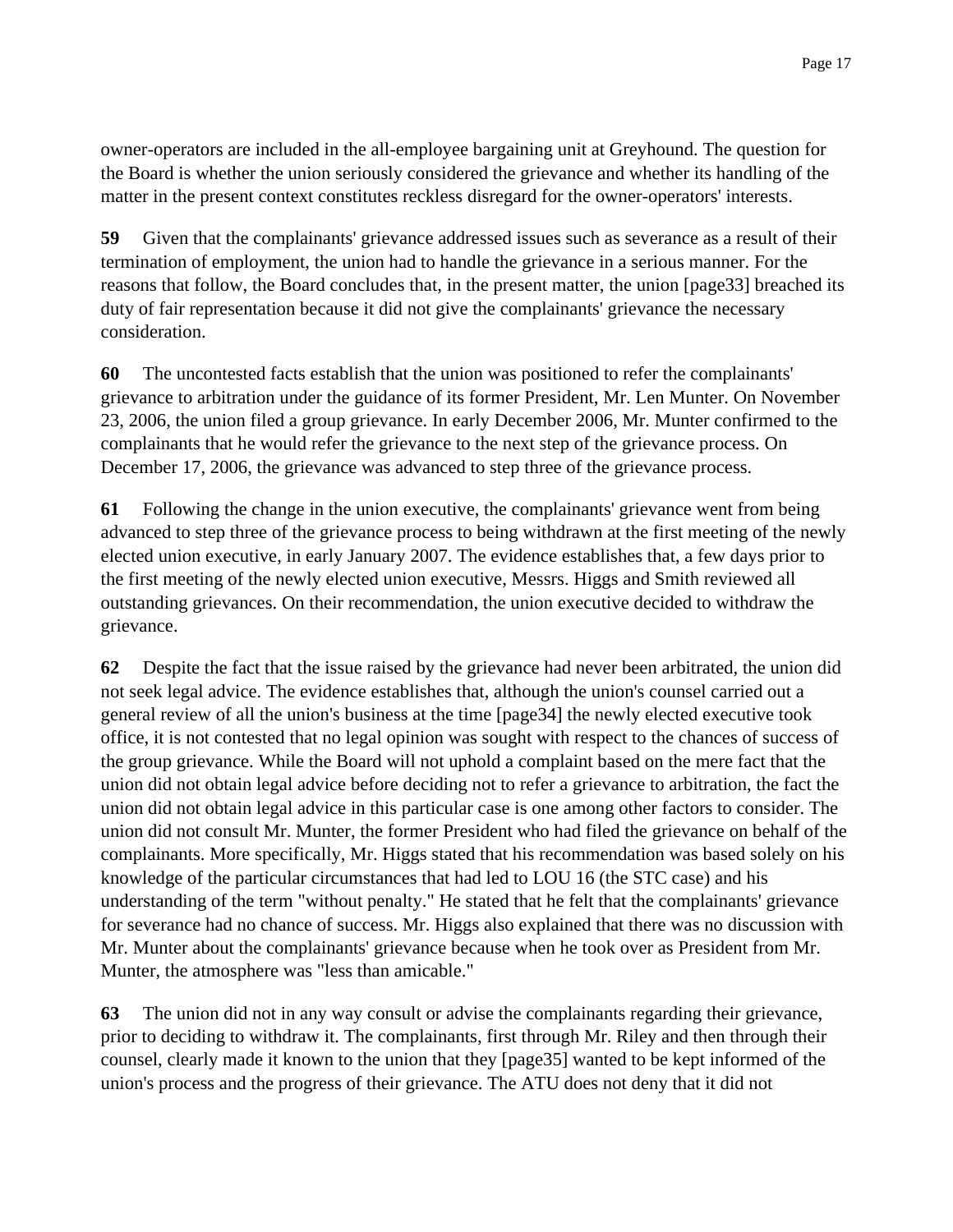communicate with the complainants prior to withdrawing their grievance. Moreover, it did not offer any explanation as to why it did not communicate with the complainants or their counsel or inform them of the fact that it was going to review the grievance to make a determination on it. The complainants were not advised that their grievance was going to be discussed at the January meeting of the union executive. The union made no attempts to communicate with the complainants and none of them had the opportunity to address the executive prior to its deciding to withdraw the grievance. The complainants' grievance was reviewed by Messrs. Higgs and Smith a few days prior to executive meeting and was dealt with in a matter of 30 minutes by the union executive at its January 2007 meeting.

**64** It is only after their counsel wrote to enquire about the status of the grievance that the complainants were advised that their grievance was withdrawn. At that time, the union advised that one of the considerations for withdrawing the grievance was the fact that it considered the grievance as being in conflict with its alternative position that there were successor rights and as a result no termination. Also, its unfair labour practice complaint against the employer, in which the union [page36] took the position the employer's contracting out of the Edmonton routes did not amount to the elimination of a territory, was still being pursued.

**65** Although in itself, lack of communication by a union does not necessarily establish a breach of the duty of fair representation, it is noteworthy in this case. Even if poor communication does not necessarily lead to a violation of the *Code*, a union's actions are assessed taking into consideration the particular circumstances of each case (see *Robert Adams*, 2000 CIRB 95, upheld by the Federal Court of Appeal in *Canadian Council of Railway Operating Unions* v. *Robert Adams et al.*, judgment rendered from the bench, no. A-719-00, February 13, 2002). It is evident in this matter that to include the complainants or their counsel in the union's decision-making process or at the very least to advise them of what was going on in regard to their grievance, would have helped the situation for all concerned. The ATU argues that, since this was not a fact-finding grievance investigation, a consultation with the complainants would not have been of any value. It argues that the fact remains that the employer eliminated some routes, which resulted in the termination of the owner-operators, and that there was no meaningful remedy. The Board does not agree that a consultation with the complainants would not have been of value in this case, [page37] given the new executive had no previous knowledge of the specific facts brought forth by the complainants when the grievance was first filed. Given that the sections in question have never been arbitrated, the union's decision to proceed or not with the grievance would have been a more informed one if it had had the benefit of insight from the complainants and from Mr. Munter. In this respect, the Board agrees with the complainants' assertion that they should not be penalized for the lack of communication during the transition from the former to the current union president.

**66** When the union dropped the grievance, it was still pursuing other avenues and it relied on that fact, at the time, to justify its decision to withdraw the grievance. As stated earlier, the union subsequently withdrew its application and complaint. It is not uncommon for a union to pursue more than one avenue in such circumstances by filing both a grievance and an unfair labour practice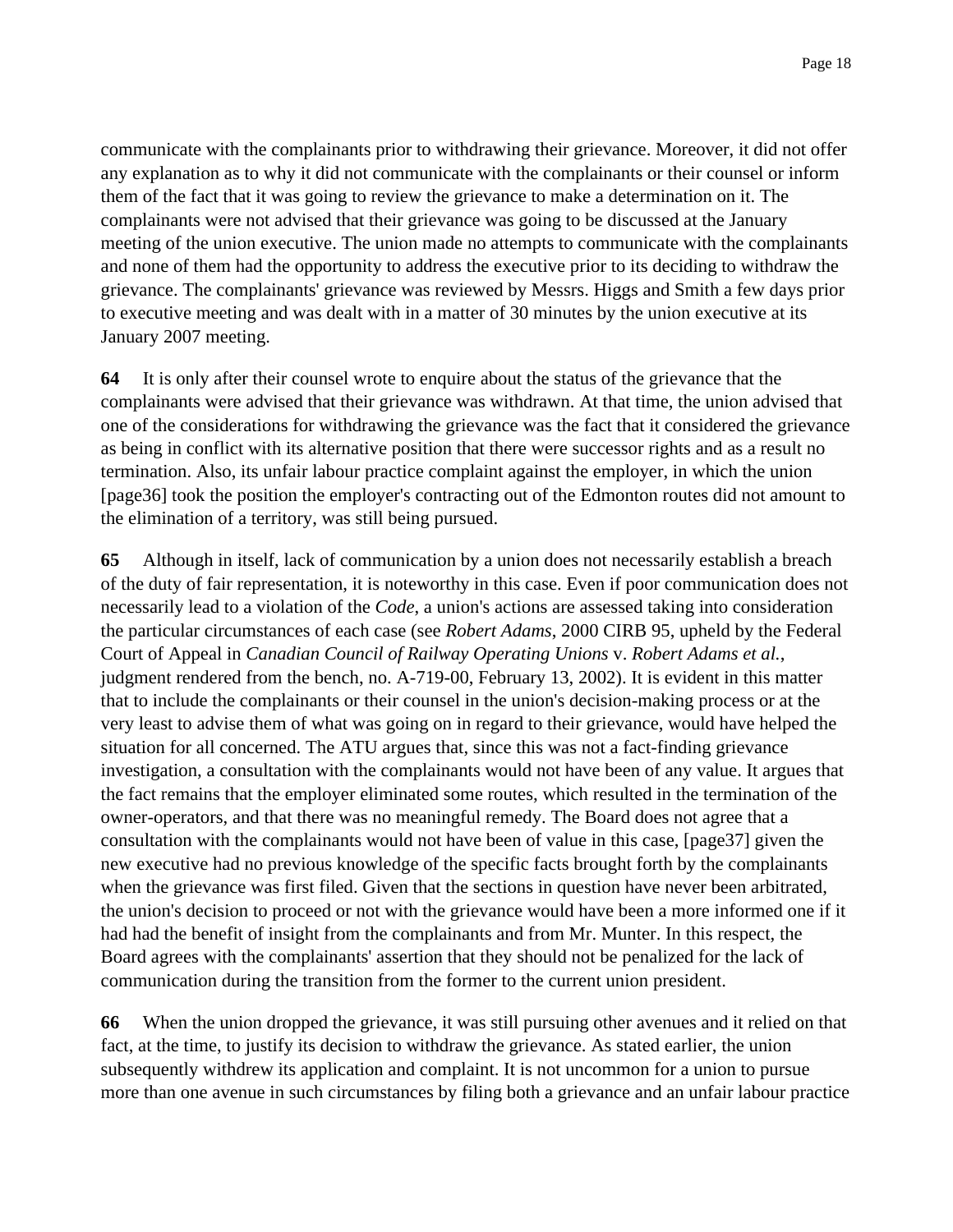complaint or application. At the very least, if the complainants or their counsel had been kept informed, as requested, they would have had the opportunity to try to convince the union to maintain their grievance.

## **IV--Conclusion**

**67** Under the circumstances of this case, the Board finds that the union breached its duty of fair representation by arbitrarily withdrawing the [page38] complainants' grievance without making a sufficient assessment of whether the grievance had a factual and legal basis to succeed. This includes the fact that Mr. Higgs relied strictly on his understanding of LOU 16 without consulting Mr. Munter, the former President who had filed the grievance, and without consulting or advising the complainants or their counsel after having been notified that the complainants were represented by legal counsel and wanted to be apprised of the status of their grievance. This also includes the fact that the union did not seek any legal advice on the merits of the grievance, although the contested provisions had never been arbitrated, that it did not provide the complainants or their counsel with an opportunity to have any input prior to a decision being made and that it relied on the fact that it had filed other proceedings to justify withdrawing the grievance.

**68** It is not for the Board to determine whether, under the circumstances, Greyhound was under an obligation to provide a compensation package to the owner-operators for terminating their contracts without cause or whether the owner-operators suffered any damages, and the Board makes no finding in this regard. These are issues to be determined by an arbitrator.

**69** Section 99(2) of the *Code* gives the Board broad remedial powers. The Board directs as follows:

[page39]

- that the union immediately refer the owner-operator grievance to arbitration and that the time limits to refer the grievance to arbitration be waived; and

- that the complainants be entitled to engage counsel of their choice to represent them in the arbitration process and that the reasonable fees and expenses be paid by the union.

The Board retains jurisdiction over any question that might arise in the implementation of this decision and appoints Mr. John Taggart, Labour Relations Officer, to assist the parties as required.

This is a unanimous decision of the Board.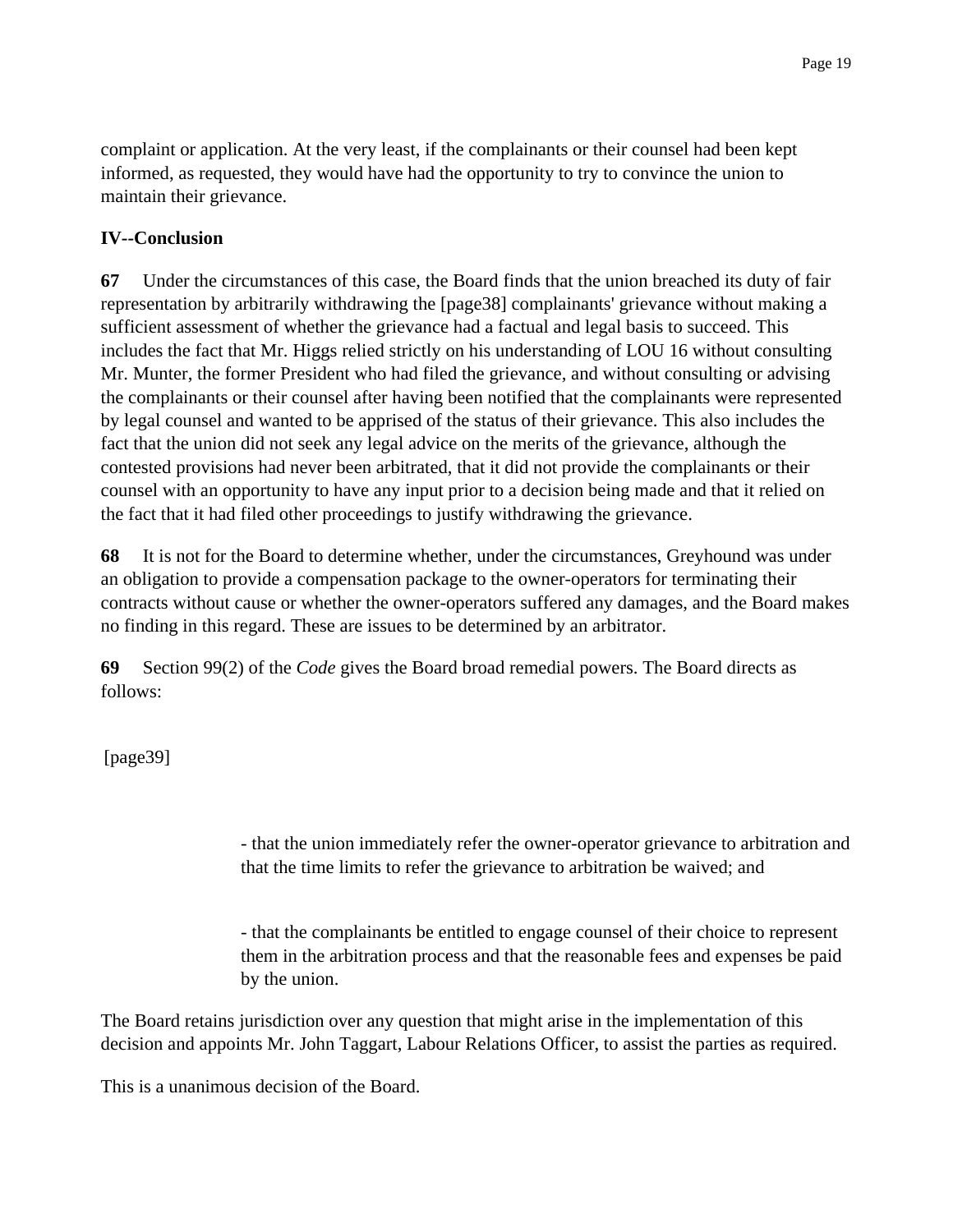## **70**

Cases Cited:

Adams (Robert), 2000 CIRB 95.

Canadian Council of Railway Operating Unions v. Robert Adams et al., judgment rendered from the bench, no. A-719-00, February 13, 2002 (F.C.A.).

Canadian Merchant Service Guild v. Gagnon et al., [1984] 1 S.C.R. 509.

McRaeJackson (Virginia), 2004 CIRB 290.

cp/e/pn/qlplh/qlhcs